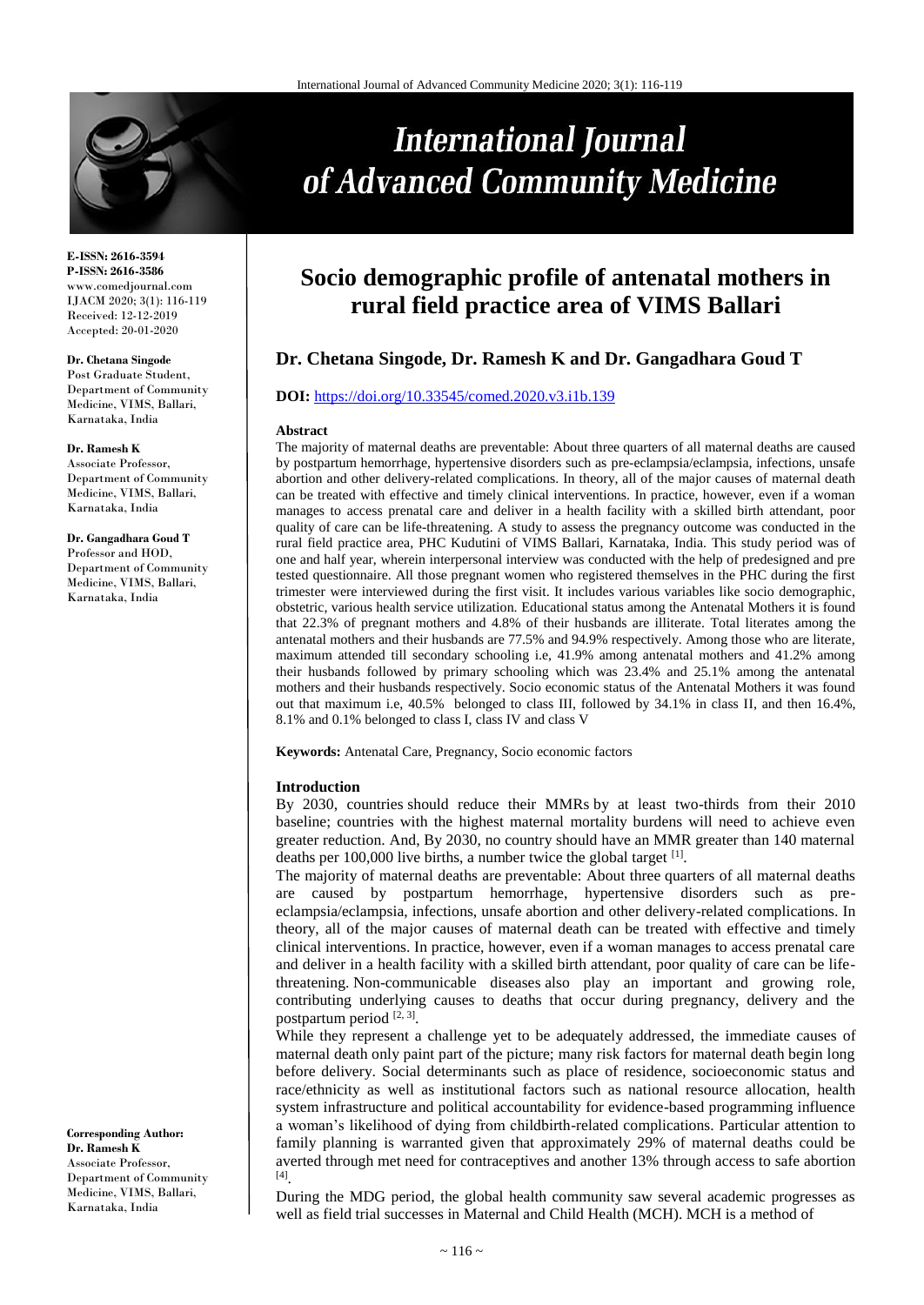delivering health care to special group in the population which is especially vulnerable to disease, disability or death. Reduction in the morbidity and mortality rates of mother and children and promotion of reproductive health are among the specific objectives of MCH services [5, 6].

# **Methodology**

This survey was carried out in the Kudathini Village, which is the rural field practice area situated 16 kms from VIMS Ballari. Ballari is a district in the southern part of Karnataka. Kudathini primary health center caters a population of 52,000. Kudathini has a population of around 18,125 of which 9661 are males and 8554 are females as per population censuses 2011. The area of this is divided as Kudathini A and Kudathini B. There are total of 6 subcenters under this PHC.

The daily number of out patients is around 150-200. It has an inpatient ward with 10 beds. It serves as rural health training Centre (RHTC) and field practice area for paramedicals, nursing, undergraduates, interns and post graduates.

#### **Inclusion criteria**

- All the Antenatal mothers residing at Kudathini Village during the study period.
- All the Antenatal mothers who had registered at PHC during 1<sup>st</sup> trimester.

### **Exclusion criteria**

- 1. Who were not willing to participate.
- 2. Pregnant mothers who could not be traced even after repeated visits.

A study to assess the pregnancy outcome was conducted in the rural field practice area, PHC Kudutini of VIMS Ballari, Karnataka, India. This study period was of one and half year, wherein interpersonal interview was conducted with the help of predesigned and pre tested questionnaire. All those pregnant women who registered themselves in the PHC during the first trimester were interviewed during the first visit. It includes various variables like socio demographic, obstetric, various health service utilization. The clinical examination of the study subjects was carried out like regular monitoring of the weight gain, blood pressure of the women, measuring the abdominal girth, fetal height, fetal heart rate, fetal movements and PV bleed or leak.

#### **Results**

|  |  | Table 1: Distribution of Antenatal Mothers according to their age |  |  |  |  |  |  |
|--|--|-------------------------------------------------------------------|--|--|--|--|--|--|
|--|--|-------------------------------------------------------------------|--|--|--|--|--|--|

| Age groups      | <b>Frequency</b> | Percent |
|-----------------|------------------|---------|
| $\leq$ 20 years |                  | 20.9    |
| $21-25$ years   | 165              | 57.6    |
| $26-30$ years   | 54               | 18.8    |
| $>30$ years     |                  | 2.4     |
| Total           | 286              |         |

Table shows 57.6% belonged to the age group of 21-25 years, followed by 20.9% who fell in the age group of  $<$  20 years. 18.8% belonged to 26-30 years and remaining 2.4% were aged more than 30 years.

**Table 2:** Distribution of Antenatal Mothers based on Religion

| <b>Religion</b> | <b>Frequency</b> | Percent |
|-----------------|------------------|---------|
| Hindu           | 236              | 82.6    |
| Muslim          | 12               |         |
| Christian       | 37               | 12.9    |
| Total           | ი 86             |         |

Studied Antenatal Mothers majority i.e. 82.6% were Hindu, followed by 12.9% Christian and remaining 4.5% Muslims.

**Table 3:** Distribution of Antenatal Mothers and their husbands on educational Status

| <b>Educational</b> | <b>Antenatal mothers</b> |       | <b>Husbands</b>          |         |
|--------------------|--------------------------|-------|--------------------------|---------|
| status             | <b>Frequency</b>         |       | <b>Percent</b> Frequency | Percent |
| Illiterate         | 64                       | 22.3  |                          | 4.8     |
| Primary            |                          | 23.4  | 72                       | 25.1    |
| Secondary          | 120                      | 41.9  | 118                      | 41.2    |
| College & above    | 35                       | 12.2. | 82                       | 28.6    |
| Total              | 286                      |       | 286                      | 100.0   |

Educational status among the Antenatal Mothers it is found that 22.3% of pregnant mothers and 4.8% of their husbands are illiterate. Total literates among the antenatal mothers and their husbands are 77.5% and 94.9% respectively. Among those who are literate, maximum attended till secondary schooling i.e, 41.9% among antenatal mothers and 41.2% among their husbands followed by primary schooling which was 23.4% and 25.1% among the antenatal mothers and their husbands respectively. When observed educational level of college and above in husbands is 28.6% and in antenatal mothers it is 12.2%.

| Table 4: Distribution of Antenatal Mothers and their husbands depending on their occupation |  |
|---------------------------------------------------------------------------------------------|--|
|---------------------------------------------------------------------------------------------|--|

|                        | <b>Antenatal mothers</b> |         | <b>Husbands</b> |         |
|------------------------|--------------------------|---------|-----------------|---------|
| Type of work           | <b>Frequency</b>         | Percent | Frequency       | Percent |
| House maker/unemployed | 268                      | 93.7    | 10              | 3.5     |
| Unskilled              | 10                       | 3.4     | 122             | 42.8    |
| Semiskilled            |                          |         | 109             | 38.2    |
| Skilled                |                          |         | 25              | 8.7     |
| Professional& others   |                          | 1.7     | 19              | 6.6     |
| Total                  | 286                      | 100.0   | 286             | 100.0   |

Majority of the antenatal mothers i.e, 93.7% are house makers whereas only 3.5% of their husbands were unemployed. Among the employed husbands i.e, 96.5%,

unskilled were 42.8% followed by 38.2% who were semiskilled and then 8.7% and 6.6% skilled workers and professional and other workers respectively.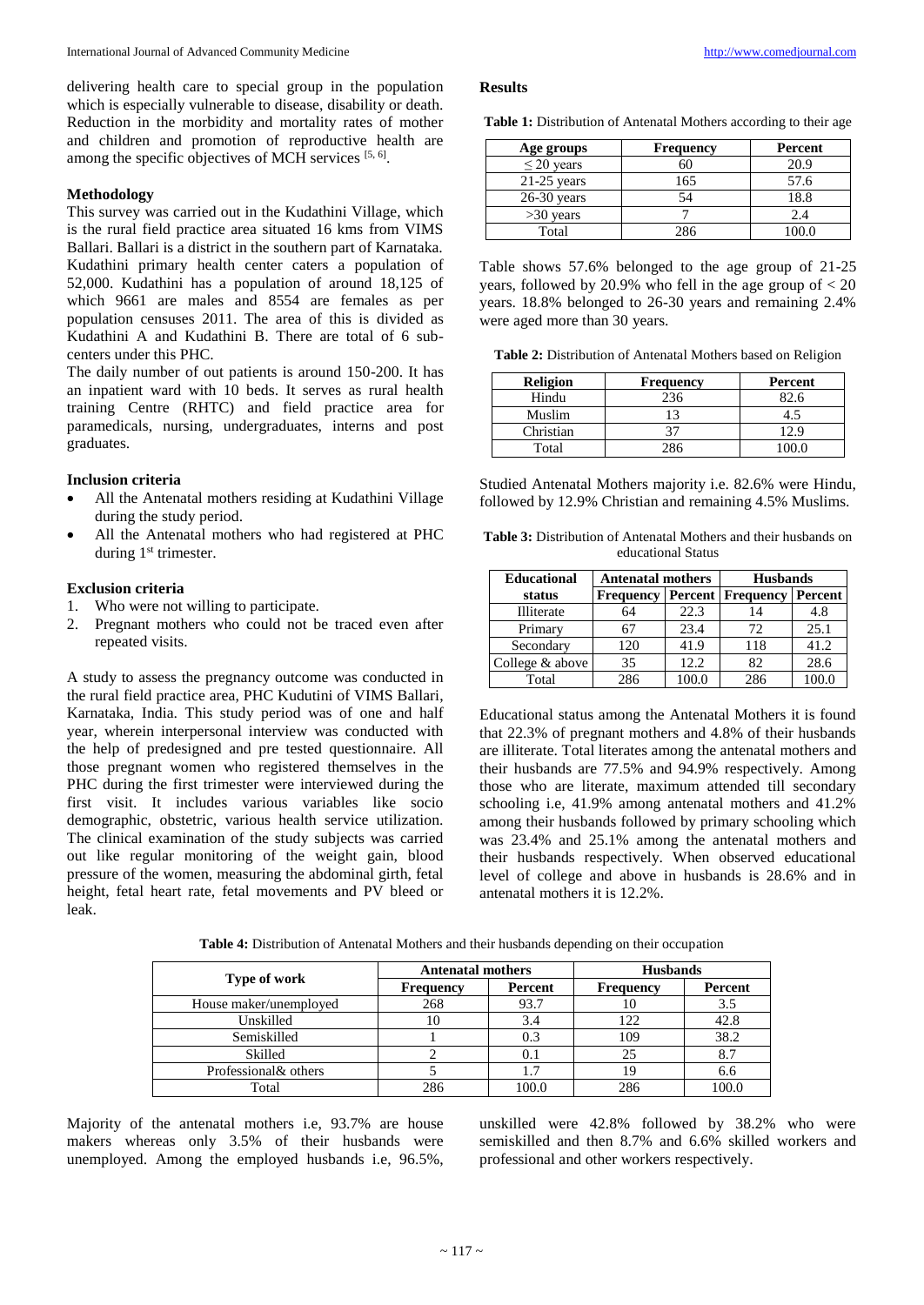**Table 5:** Distribution of Antenatal Mothers based on socioeconomic status (according to modified B G Prasad classification)

| <b>SES</b> | Frequency | Percent |  |
|------------|-----------|---------|--|
| Class I    |           | 16.4    |  |
| Class II   | 99        | 34.1    |  |
| Class III  | 116       | 40.5    |  |
| Class IV   | 23        |         |  |
| Class V    |           | (1)     |  |
| Total      | 286       | 100.0   |  |

Socio economic status of the Antenatal Mothers it was found out that maximum i.e, 40.5% belonged to class III, followed by 34.1% in class II, and then 16.4%, 8.1% and 0.1% belonged to class I, class IV and class V. This SES was calculated according to modified B G Prasad classification.

# **Discussion**

It is observed that in the present study maximum Antenatal Mothers, i.e, 57.6% belonged to the age group of 21-25 years and very few i.e. 2.4% belonged to age group of 30 years and above.

In a similar study which was conducted in the administrative limits of primary Health Centre, Kaiwara, Chikkaballapur District, majority of the antenatal mothers i.e., 69.9% were in the age group of 20-24 years and 3.3% aged more than 30 years [7].

A study which was conducted at tertiary care hospital of Himachal Pradesh, showed maximum number of mothers i.e. 46.7% belonged to less than 26 years of age and lowest were more than 30 years i.e.  $13.3\%$ <sup>[8]</sup>.

Another study which was conducted in in the tertiary care hospital in northern India, it showed that maximum participants belonged to the age group of 25-29 years i.e. 35.72% and lowest in more than 30 years i.e.  $17.46\%$ <sup>[9]</sup>.

However the difference in age percentage of antenatal mothers may be due to different age classification used in the studies.

It is observed that in the current study Antenatal Mothers belonged to Hindu religion, i.e. 82.6% followed by Christian community 12.9% and Muslims 4.5%.

Census of 2011 has shown that Hindu's were 80.5% and Muslims 13.4% of total population [10]

In an article which considered the birth cohort of India showed religion wise distribution as 54.3% belonged to the Muslim community whereas 42.8% were Hindu followed by 2.9% who were Christians<sup>[11]</sup>.

In a cross section study which conducted in Madhya Pradesh, India showed that 94% of the study subjects belonged to Hindu religion whereas the remaining 6% were Muslims<sup>[11]</sup>.

The results differ from the other studies due to population distribution.

Educational status among the Antenatal Mothers, 22.3% of pregnant mothers and 4.8% of their husbands are illiterate whereas the total literates among the antenatal mothers and their husbands are 77.5% and 94.9% respectively, which is higher than the National average. As per the census report 2011, the total literacy rate in rural population of Karnataka is estimated to be 68.73% with male literacy rate being 77.61% and females being 58.32% <sup>[12]</sup>.

This was done using modified B G Prasad classification with CPI of Jan 2019.

Distribution of Antenatal Mothers based on socio economic status of the was found to be maximum i.e, 40.5% in class III, followed by 34.1% in class II, and then 16.4%, 8.1% and 0.1% belonged to class I, class IV and class V.

In a study conducted in the tertiary care hospital in northern India, which also used modified B G Prasad classification showed that maximum study subjects i.e.37.3% belonged to Class III, followed by 22.2% in class IV, and 15.8%, 13.5% and 11.1% belonged to Class V, Class II and Class I respectively [13].

# **Conclusion**

- Majority of the study subjects i.e. 57.6% belonged to the age group of 21-25 years, 82.6% were Hindu. The total literates among the antenatal mothers and their husbands are 77.5% and 94.9% respectively. The majority of the antenatal mothers i.e, 93.7% were house makers and majority of the husbands were unskilled workers.
- Most of the study subjects i.e. 54.3% belonged to joint family.
- Maximum number of antenatal mothers i.e. 40.5% belonged to class III SES (Modified B G Prasad Classification).

# **References**

- 1. Raoul A, Walsh. Effects of Maternal Smoking on Adverse Pregnancy Outcomes: Examination of the Criteria of Causation. Human biology. 1994; 66(6):1059-92.
- 2. Saxena P, Tyagi S, Prakash A, Nigam A, Trivedi SS. Pregnancy outcome of women with gestational diabetes in a tertiary level hospital of North India. Indian J Community Med. 2011; 36:120-3
- 3. Banerjee B, Pandey G K, Dutt D, Sengupta B, Mondal M, Deb S. Teenage pregnancy: A socially inflicted health hazard. Indian J Community Med. 2009; 34:227- 31.
- 4. Pratinidhi A, Gandham S, Shrotri A, Patil A, Pardeshi S. Use of 'Mishri' A smokeless form of tobacco during pregnancy and its perinatal outcome. Indian J Community Med. 2010; 35:14-8.
- 5. Pandey VK, Aggarwal P, Kakkar R. Modified BG Prasad Socio-economic Classification, Update-2019. Indian Journal of Community Health. 2019; 31(1):150- 52.
- 6. Park K. Medicine and social sciences. Park's textbook of preventive and social medicine.25<sup>th</sup> ed. Jabalpur (India): Banarasidas Bhanot, 2019, 738-40.
- **7.** GS V. A study to assess the proportion of adverse pregnancy outcomes among antenatal mothers in the rural field practice area of MS Ramaiah medical college.
- 8. Kashyap R, Joshi I, Gupta D, Prashar A, Minhas S. Characteristics and obstetric outcomes in pregnant women with Acute Hepatitis E Virus Infection in tertiary care hospital of Himachal Pradesh. Journal of The Association of Physicians of India. 2019; 67:20.
- 9. Distribution of population by religions [online]. 2011 [cited 2019 July 20]. Available from: URL:http://censusindia.gov.in/Ad\_Campaign/drop\_in\_ articles/04-Distribution\_by\_ Religion.pdf.
- 10. Babu GR, Murthy GV, Reddy Y, Deepa R, Yamuna A, Prafulla S, Krishnan A *et al*. Small for gestational age